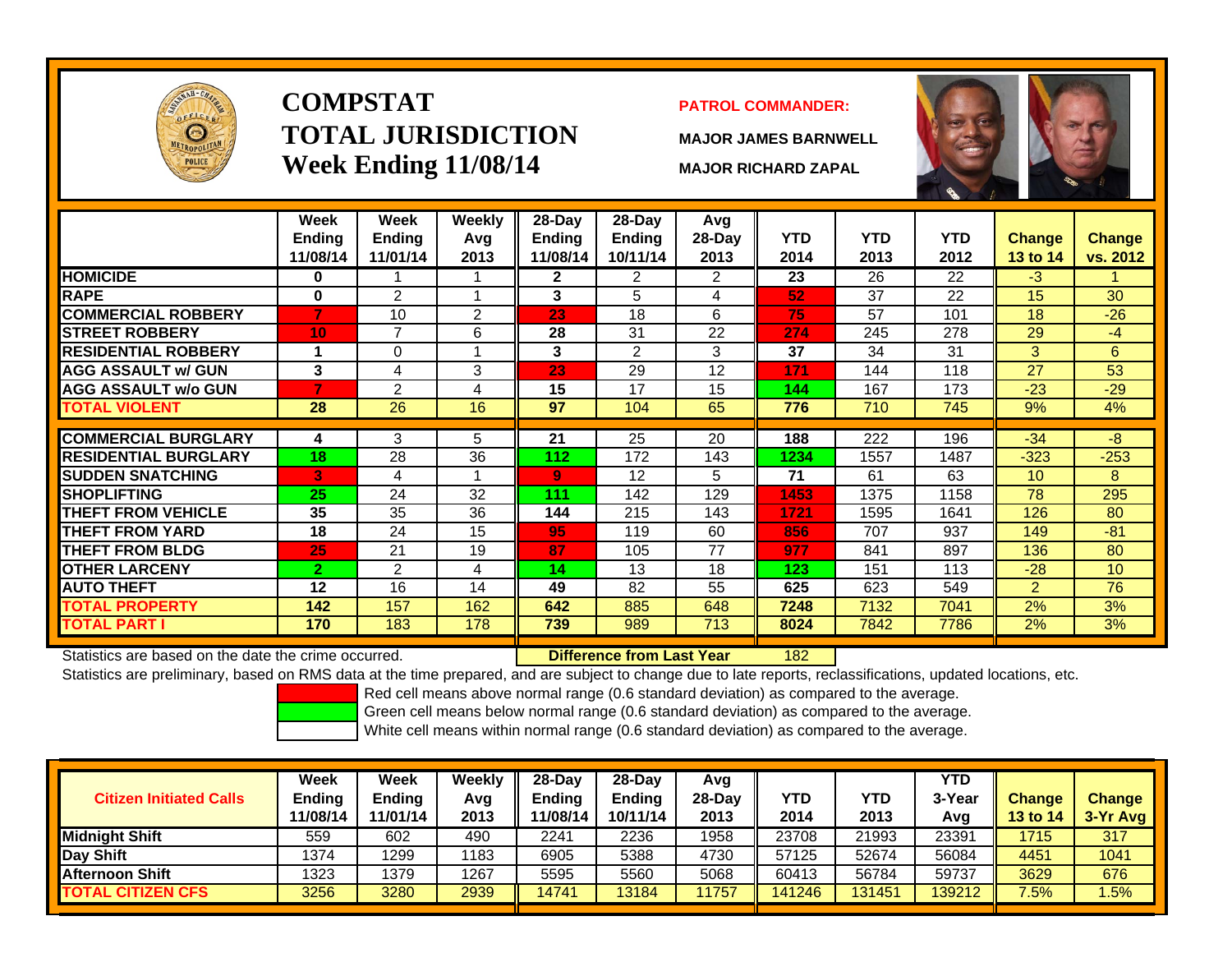

### **COMPSTATWEST CHATHAM PRECINCTWeek Ending 11/08/14**

**PRECINCT COMMANDER:**

**CAPT. CHARLES HALL**



|                             | Week          | Week          | <b>Weekly</b>  | $28$ -Day                | $28-Day$       | Avg            |            |                |            |               |                |
|-----------------------------|---------------|---------------|----------------|--------------------------|----------------|----------------|------------|----------------|------------|---------------|----------------|
|                             | <b>Ending</b> | <b>Ending</b> | Avg            | Ending                   | <b>Ending</b>  | 28-Day         | <b>YTD</b> | <b>YTD</b>     | <b>YTD</b> | <b>Change</b> | <b>Change</b>  |
|                             | 11/08/14      | 11/01/14      | 2013           | 11/08/14                 | 10/11/14       | 2013           | 2014       | 2013           | 2012       | 13 to 14      | vs. 2012       |
| <b>HOMICIDE</b>             | 0             | 0             | 0              | 0                        | 0              | $\Omega$       |            | $\overline{2}$ |            | $-1$          | $\Omega$       |
| <b>RAPE</b>                 | 0             | 0             | $\Omega$       | 0                        | 0              |                | 10         | $\overline{7}$ | 8          | 3             | $\overline{2}$ |
| <b>COMMERCIAL ROBBERY</b>   | 3             | 4             | $\Omega$       | 8                        | 4              |                | 15         | 6              | 19         | 9             | $-4$           |
| <b>STREET ROBBERY</b>       | 1             | 0             | $\Omega$       | 3                        | 4              | $\overline{2}$ | 27         | 23             | 34         | 4             | $-7$           |
| <b>RESIDENTIAL ROBBERY</b>  | 4             | 0             | $\Omega$       |                          |                |                | 11         | 5              | 5          | 6             | 6              |
| <b>AGG ASSAULT w/ GUN</b>   | $\bf{0}$      | 0             | $\Omega$       |                          | 3              |                | 15         | 14             | 14         | 1             |                |
| <b>AGG ASSAULT w/o GUN</b>  | 3             |               |                | 6                        | $\overline{2}$ | 3              | 19         | 29             | 22         | $-10$         | $-3$           |
| <b>TOTAL VIOLENT</b>        | 8             | 5             | $\overline{2}$ | 19                       | 14             | 8              | 98         | 86             | 103        | 14%           | $-5%$          |
|                             |               |               |                |                          |                |                |            |                |            |               |                |
| <b>COMMERCIAL BURGLARY</b>  | 3             | 0             |                | 4                        | 10             | $\overline{2}$ | 45         | 28             | 28         | 17            | 17             |
| <b>RESIDENTIAL BURGLARY</b> | 3             | 4             | 6              | 18                       | 33             | 25             | 231        | 263            | 251        | $-32$         | $-20$          |
| <b>SUDDEN SNATCHING</b>     | $\bf{0}$      |               | $\Omega$       |                          |                | $\Omega$       | 6          | 2              | 10         | 4             | $-4$           |
| <b>SHOPLIFTING</b>          | 4             | 2             | 3              | 12                       | 13             | 12             | 205        | 132            | 111        | 73            | 94             |
| <b>THEFT FROM VEHICLE</b>   | 8             | 9             | 5              | 25                       | 48             | 21             | 276        | 235            | 230        | 41            | 46             |
| <b>THEFT FROM YARD</b>      | 3             | 3             | $\overline{2}$ | 17                       | 19             | 8              | 132        | 86             | 142        | 46            | $-10$          |
| <b>THEFT FROM BLDG</b>      | 4             | 3             | 3              | 13                       | 11             | 11             | 158        | 121            | 139        | 37            | 19             |
| <b>OTHER LARCENY</b>        | $\bf{0}$      | 0             |                |                          | $\overline{2}$ | $\overline{2}$ | 25         | 14             | 18         | 11            | $\overline{7}$ |
| <b>AUTO THEFT</b>           |               |               | 2              | $\overline{\phantom{a}}$ | 16             | 9              | 117        | 101            | 78         | 16            | 39             |
| <b>TOTAL PROPERTY</b>       | 26            | 23            | 23             | 98                       | 153            | 91             | 1195       | 982            | 1007       | 22%           | 19%            |
| <b>TOTAL PART I</b>         | 34            | 28            | 25             | 117                      | 167            | 99             | 1293       | 1068           | 1110       | 21%           | 16%            |

Statistics are based on the date the crime occurred. **Difference from Last Year** 

r 225

Statistics are preliminary, based on RMS data at the time prepared, and are subject to change due to late reports, reclassifications, updated locations, etc.

Red cell means above normal range (0.6 standard deviation) as compared to the average.

Green cell means below normal range (0.6 standard deviation) as compared to the average.

|                                | <b>Week</b>   | <b>Week</b> | Weekly | $28-Day$      | 28-Day        | Avg    |       |            | <b>YTD</b> |                 |               |
|--------------------------------|---------------|-------------|--------|---------------|---------------|--------|-------|------------|------------|-----------------|---------------|
| <b>Citizen Initiated Calls</b> | <b>Ending</b> | Endina      | Avg    | <b>Ending</b> | <b>Endina</b> | 28-Dav | YTD   | <b>YTD</b> | 3-Year     | <b>Change</b>   | <b>Change</b> |
|                                | 11/08/14      | 11/01/14    | 2013   | 11/08/14      | 10/11/14      | 2013   | 2014  | 2013       | Avg        | <b>13 to 14</b> | $3-Yr$ Avg    |
| <b>Midnight Shift</b>          | 122           | 134         | 97     | 480           | 440           | 389    | 4750  | 4313       | 4652       | 437             | 98            |
| Day Shift                      | 293           | 279         | 242    | 2682          | 1131          | 967    | 11721 | 10777      | 1393       | 944             | 328           |
| <b>Afternoon Shift</b>         | 248           | 271         | 259    | 1066          | 1077          | 1036   | 12486 | 11587      | 2244       | 899             | 242           |
| <b>TOTAL CITIZEN CFS</b>       | 663           | 663         | 598    | 4228          | 2648          | 2392   | 28957 | 26677      | 28289      | 8.5%            | 2.4%          |
|                                |               |             |        |               |               |        |       |            |            |                 |               |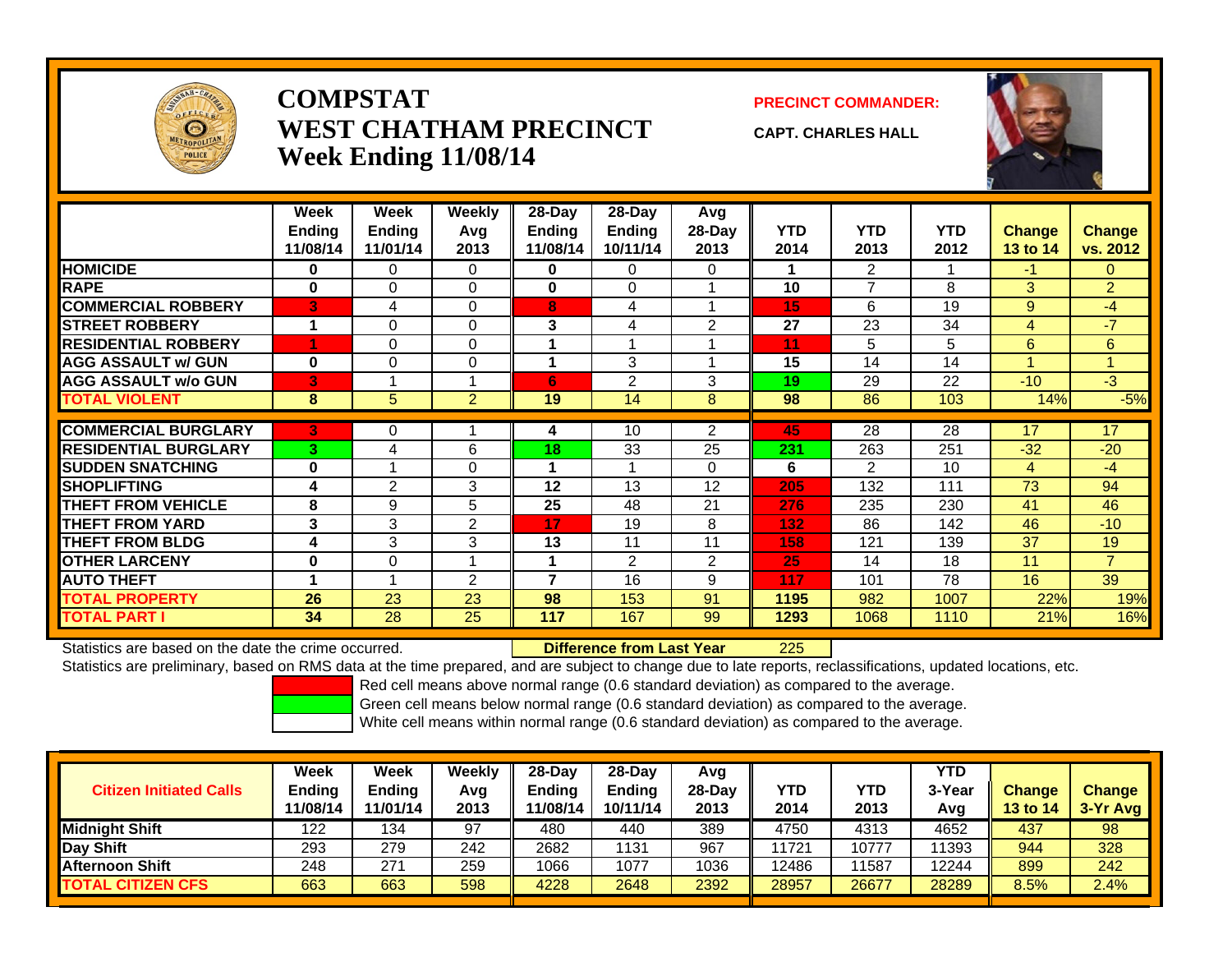

## **COMPSTATDOWNTOWN PRECINCTWeek Ending 11/08/14**

#### **PRECINCT COMMANDER:**

#### **CAPT. BEN HERRON**

171



|                             | Week          | Week           | Weekly         | 28-Day   | $28$ -Day      | Avg            |                |            |            |                |          |
|-----------------------------|---------------|----------------|----------------|----------|----------------|----------------|----------------|------------|------------|----------------|----------|
|                             | <b>Ending</b> | Ending         | Avq            | Ending   | <b>Ending</b>  | $28-Day$       | <b>YTD</b>     | <b>YTD</b> | <b>YTD</b> | <b>Change</b>  | Change   |
|                             | 11/08/14      | 11/01/14       | 2013           | 11/08/14 | 10/11/14       | 2013           | 2014           | 2013       | 2012       | 13 to 14       | vs. 2012 |
| <b>HOMICIDE</b>             | 0             |                | 0              |          |                |                | 4              | 9          | 8          | $-5$           | $-4$     |
| <b>RAPE</b>                 | $\bf{0}$      | 0              | $\mathbf 0$    | 0        | 3              |                | 10             | 8          | 5          | $\overline{2}$ | 5        |
| <b>COMMERCIAL ROBBERY</b>   | $\bf{0}$      |                | $\Omega$       |          | 3              |                | 7              | 9          | 10         | $-2$           | $-3$     |
| <b>STREET ROBBERY</b>       | 4             | 4              | 2              | 10       | 11             | 8              | 74             | 96         | 86         | $-22$          | $-12$    |
| <b>RESIDENTIAL ROBBERY</b>  | $\bf{0}$      | 0              | $\Omega$       |          | $\Omega$       |                | $\overline{2}$ | 7          | 6          | $-5$           | $-4$     |
| <b>AGG ASSAULT w/ GUN</b>   | 1             | 0              |                | 5.       | 5              | 3              | 33             | 33         | 21         | $\mathbf{0}$   | 12       |
| <b>AGG ASSAULT w/o GUN</b>  | $\bf{0}$      | 0              |                | $\bf{0}$ |                | 4              | 33             | 40         | 52         | $-7$           | $-19$    |
| <b>TOTAL VIOLENT</b>        | 5             | 6              | 4              | 18       | 24             | 18             | 163            | 202        | 188        | $-19%$         | $-13%$   |
| <b>COMMERCIAL BURGLARY</b>  | $\bf{0}$      |                |                |          |                | 3              | 36             |            |            | 7              | 8        |
|                             |               | 0              |                | 4        | 5              |                |                | 29         | 28         |                |          |
| <b>RESIDENTIAL BURGLARY</b> | $\mathbf{2}$  | 0              | 3              | 12       | 22             | 13             | 110            | 141        | 129        | $-31$          | $-19$    |
| <b>SUDDEN SNATCHING</b>     |               | $\overline{2}$ |                | 5.       | $\overline{7}$ | $\overline{2}$ | 29             | 30         | 28         | -1             |          |
| <b>SHOPLIFTING</b>          |               | 7              | 4              | 19       | 16             | 17             | 194            | 178        | 118        | 16             | 76       |
| <b>THEFT FROM VEHICLE</b>   | 5             | 3              | $\overline{7}$ | 18       | 41             | 29             | 432            | 322        | 340        | 110            | 92       |
| <b>THEFT FROM YARD</b>      | 5             | 9              | 4              | 26       | 44             | 18             | 238            | 209        | 218        | 29             | 20       |
| <b>THEFT FROM BLDG</b>      | 7             | 7              | 4              | 26       | 27             | 15             | 230            | 157        | 208        | 73             | 22       |
| <b>OTHER LARCENY</b>        | 1             | 0              |                | 5        | 5              | 4              | 24             | 35         | 24         | $-11$          | $\Omega$ |
| <b>AUTO THEFT</b>           | $\mathbf{2}$  | 3              | 2              | 8        | 21             | 9              | 124            | 106        | 88         | 18             | 36       |
| <b>TOTAL PROPERTY</b>       | 24            | 31             | 27             | 123      | 188            | 110            | 1417           | 1207       | 1181       | 17%            | 20%      |
| <b>TOTAL PART I</b>         | 29            | 37             | 32             | 141      | 212            | 128            | 1580           | 1409       | 1369       | 12%            | 15%      |

Statistics are based on the date the crime occurred. **Difference from Last Year** 

Statistics are preliminary, based on RMS data at the time prepared, and are subject to change due to late reports, reclassifications, updated locations, etc.

Red cell means above normal range (0.6 standard deviation) as compared to the average.

Green cell means below normal range (0.6 standard deviation) as compared to the average.

| <b>Citizen Initiated Calls</b> | Week<br><b>Ending</b><br>11/08/14 | Week<br><b>Ending</b><br>11/01/14 | Weeklv<br>Avg<br>2013 | $28-Dav$<br><b>Ending</b><br>11/08/14 | $28-Dav$<br><b>Ending</b><br>10/11/14 | Avg<br>$28-Dav$<br>2013 | YTD<br>2014 | <b>YTD</b><br>2013 | <b>YTD</b><br>3-Year<br>Avg | <b>Change</b><br><b>13 to 14</b> | <b>Change</b><br>$3-Yr$ Avg |
|--------------------------------|-----------------------------------|-----------------------------------|-----------------------|---------------------------------------|---------------------------------------|-------------------------|-------------|--------------------|-----------------------------|----------------------------------|-----------------------------|
| <b>Midnight Shift</b>          | 17                                | 149                               | 107                   | 523                                   | 483                                   | 428                     | 5222        | 4859               | 5193                        | 363                              | 29                          |
| Day Shift                      | 254                               | 238                               | 208                   | 956                                   | 935                                   | 832                     | 9965        | 9357               | 9796                        | 608                              | 169                         |
| <b>Afternoon Shift</b>         | 277                               | 285                               | 226                   | 1093                                  | 1077                                  | 905                     | 11128       | 10232              | 0664                        | 896                              | 464                         |
| <b>TOTAL CITIZEN CFS</b>       | 648                               | 672                               | 541                   | 2572                                  | 2495                                  | 2165                    | 26315       | 24448              | 25654                       | 7.6%                             | 2.6%                        |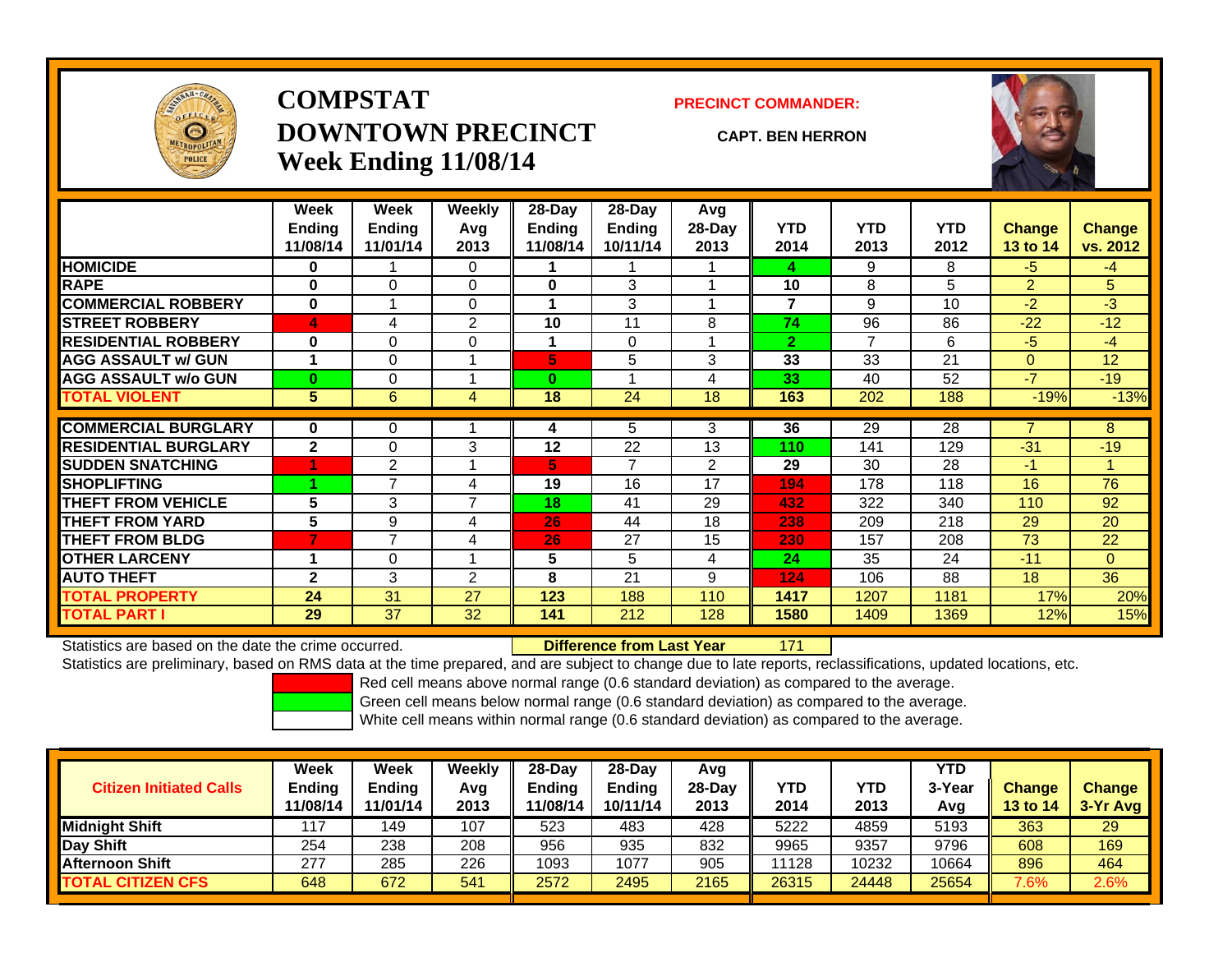

# **COMPSTATCENTRAL PRECINCT CAPT. DEVONN ADAMSWeek Ending 11/08/14**

**PRECINCT COMMANDER:**



|                             | Week<br><b>Ending</b><br>11/08/14 | Week<br><b>Ending</b><br>11/01/14 | Weekly<br>Avg<br>2013 | 28-Day<br>Ending<br>11/08/14 | 28-Day<br><b>Ending</b><br>10/11/14 | Avg<br>$28$ -Day<br>2013 | <b>YTD</b><br>2014 | <b>YTD</b><br>2013 | <b>YTD</b><br>2012 | <b>Change</b><br>13 to 14 | Change<br>vs. 2012 |
|-----------------------------|-----------------------------------|-----------------------------------|-----------------------|------------------------------|-------------------------------------|--------------------------|--------------------|--------------------|--------------------|---------------------------|--------------------|
| <b>HOMICIDE</b>             | $\mathbf{0}$                      | 0                                 | 0                     | 0                            | 0                                   |                          | 11                 | 9                  | 7                  | $\overline{2}$            | 4                  |
| <b>RAPE</b>                 | $\bf{0}$                          | $\Omega$                          | 0                     |                              | $\Omega$                            | $\Omega$                 | 9                  | 5                  | $\overline{2}$     | 4                         | $\overline{7}$     |
| <b>COMMERCIAL ROBBERY</b>   |                                   |                                   | 0                     | $\mathbf{2}$                 | 2                                   |                          | 14                 | 11                 | 15                 | 3                         | $-1$               |
| <b>STREET ROBBERY</b>       | 4                                 | 0                                 |                       | 8                            | 6                                   | 5                        | 88                 | 58                 | 75                 | 30                        | 13                 |
| <b>RESIDENTIAL ROBBERY</b>  | $\bf{0}$                          | 0                                 | 0                     | $\bf{0}$                     |                                     |                          | 6                  | 6                  | 3                  | $\mathbf{0}$              | 3                  |
| <b>AGG ASSAULT w/ GUN</b>   |                                   |                                   | 4                     | 7                            | 13                                  | 4                        | 69                 | 47                 | 45                 | 22                        | 24                 |
| <b>AGG ASSAULT w/o GUN</b>  |                                   | 0                                 |                       | $\overline{2}$               | 5                                   | 4                        | 38                 | 47                 | 41                 | $-9$                      | $-3$               |
| <b>TOTAL VIOLENT</b>        | $\overline{7}$                    | $\overline{2}$                    | 4                     | 20                           | 27                                  | 17                       | 235                | 183                | 188                | 28%                       | 25%                |
|                             |                                   |                                   |                       |                              |                                     |                          |                    |                    |                    |                           |                    |
| <b>COMMERCIAL BURGLARY</b>  |                                   | 2                                 | 2                     | 6                            | 6                                   |                          | 40                 | 79                 | 43                 | $-39$                     | $-3$               |
| <b>RESIDENTIAL BURGLARY</b> | 6                                 | 6                                 | 9                     | 31                           | 60                                  | 37                       | 383                | 396                | 428                | $-13$                     | $-45$              |
| <b>SUDDEN SNATCHING</b>     | 4                                 |                                   | 0                     | $\overline{2}$               | 2                                   |                          | 15                 | 12                 | 10                 | 3                         | 5.                 |
| <b>SHOPLIFTING</b>          |                                   | $\mathfrak{p}$                    | $\overline{2}$        | 11                           | 3                                   | 8                        | 85                 | 87                 | 39                 | $-2$                      | 46                 |
| <b>THEFT FROM VEHICLE</b>   | 8                                 | 12                                | 9                     | 44                           | 46                                  | 36                       | 413                | 405                | 388                | 8                         | 25                 |
| <b>THEFT FROM YARD</b>      | 5                                 | 5                                 | 4                     | 29                           | 28                                  | 16                       | 230                | 196                | 236                | 34                        | $-6$               |
| <b>THEFT FROM BLDG</b>      | 6                                 | 4                                 | 4                     | 21                           | 27                                  | 17                       | 204                | 175                | 143                | 29                        | 61                 |
| <b>OTHER LARCENY</b>        | 1                                 |                                   | 4                     | 3                            | 4                                   | 4                        | 18                 | 28                 | 14                 | $-10$                     | 4                  |
| <b>AUTO THEFT</b>           | 5                                 | 4                                 | 4                     | 17                           | 22                                  | 17                       | 196                | 191                | 133                | 5                         | 63                 |
| TOTAL PROPERTY              | 34                                | 37                                | 35                    | 164                          | 198                                 | 142                      | 1584               | 1569               | 1434               | 1%                        | 10%                |
| <b>TOTAL PART I</b>         | 41                                | 39                                | 40                    | 184                          | 225                                 | 159                      | 1819               | 1752               | 1622               | 4%                        | 12%                |

Statistics are based on the date the crime occurred. **Difference from Last Year** 

67

Statistics are preliminary, based on RMS data at the time prepared, and are subject to change due to late reports, reclassifications, updated locations, etc.

Red cell means above normal range (0.6 standard deviation) as compared to the average.

Green cell means below normal range (0.6 standard deviation) as compared to the average.

| <b>Citizen Initiated Calls</b> | Week<br><b>Ending</b><br>11/08/14 | Week<br>Ending<br>11/01/14 | Weeklv<br>Avg<br>2013 | $28-Day$<br><b>Ending</b><br>11/08/14 | 28-Dav<br><b>Ending</b><br>10/11/14 | Avg<br>$28-Dav$<br>2013 | YTD<br>2014 | YTD<br>2013 | <b>YTD</b><br>3-Year<br>Avg | <b>Change</b><br><b>13 to 14</b> | <b>Change</b><br>3-Yr Avg |
|--------------------------------|-----------------------------------|----------------------------|-----------------------|---------------------------------------|-------------------------------------|-------------------------|-------------|-------------|-----------------------------|----------------------------------|---------------------------|
| <b>Midnight Shift</b>          | 120                               | 105                        | 105                   | 447                                   | 485                                 | 419                     | 5154        | 4748        | 5067                        | 406                              | 87                        |
| Day Shift                      | 268                               | 269                        | 249                   | 1095                                  | 1126                                | 996                     | 12001       | 11041       | 11308                       | 960                              | 693                       |
| <u>I</u> Afternoon Shift       | 270                               | 262                        | 263                   | 1102                                  | 1111                                | 1050                    | 12274       | 11816       | 12503                       | 458                              | $-229$                    |
| <b>TOTAL CITIZEN CFS</b>       | 658                               | 636                        | 616                   | 2644                                  | 2722                                | 2465                    | 29429       | 27605       | 28878                       | 6.6%                             | $.9\%$                    |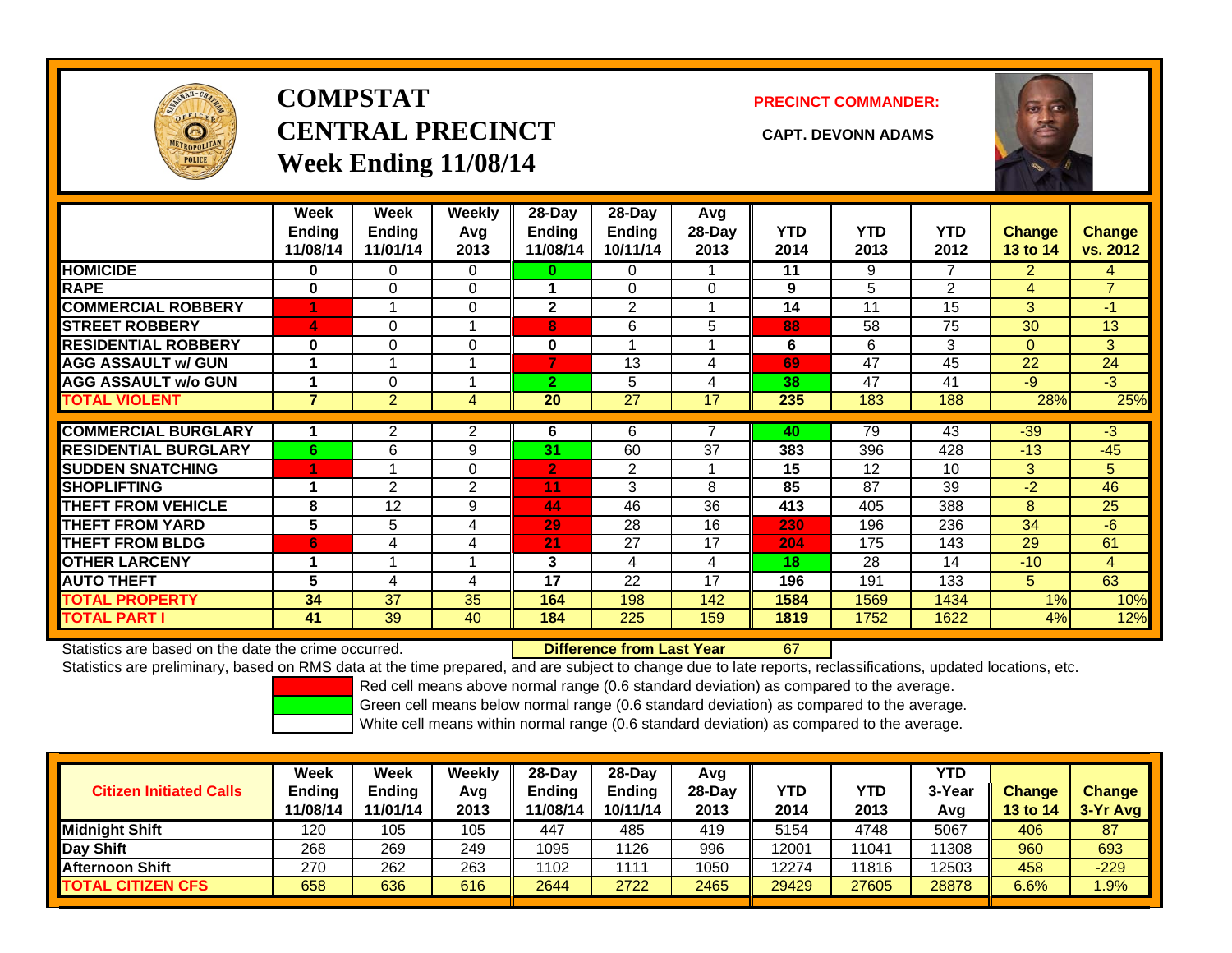

### **COMPSTATSOUTHSIDE PRECINCT** CAPT. TERRY SHOOP **Week Ending 11/08/14**

### **PRECINCT COMMANDER:**



|                             | Week<br><b>Ending</b><br>11/08/14 | Week<br><b>Ending</b><br>11/01/14 | Weekly<br>Avg<br>2013 | 28-Day<br><b>Ending</b><br>11/08/14 | $28$ -Day<br><b>Ending</b><br>10/11/14 | Avg<br>28-Day<br>2013 | <b>YTD</b><br>2014 | <b>YTD</b><br>2013 | <b>YTD</b><br>2012 | <b>Change</b><br>13 to 14 | <b>Change</b><br>vs. 2012 |
|-----------------------------|-----------------------------------|-----------------------------------|-----------------------|-------------------------------------|----------------------------------------|-----------------------|--------------------|--------------------|--------------------|---------------------------|---------------------------|
| <b>HOMICIDE</b>             | 0                                 | 0                                 | 0                     | $\bf{0}$                            |                                        | 0                     | $\mathbf{2}$       | 4                  |                    | $-2$                      |                           |
| <b>RAPE</b>                 | $\bf{0}$                          |                                   | $\Omega$              |                                     |                                        |                       | 8                  | 9                  | 4                  | $-1$                      | 4                         |
| <b>COMMERCIAL ROBBERY</b>   | $\overline{2}$                    | 3                                 | $\Omega$              | 8                                   | 5                                      | 2                     | 25                 | 19                 | 32                 | 6                         | $-7$                      |
| <b>STREET ROBBERY</b>       | $\bf{0}$                          | 0                                 |                       |                                     | 4                                      | 3                     | 46                 | 30                 | 45                 | 16                        |                           |
| <b>RESIDENTIAL ROBBERY</b>  | $\bf{0}$                          | 0                                 | 0                     |                                     | $\Omega$                               |                       | 11                 | 7                  | 10                 | 4                         |                           |
| <b>AGG ASSAULT w/ GUN</b>   | $\bf{0}$                          | 0                                 | 0                     | $\mathbf{2}$                        |                                        |                       | 12                 | 13                 | 12                 | $-1$                      | $\Omega$                  |
| <b>AGG ASSAULT w/o GUN</b>  | $\overline{2}$                    | 0                                 | 0                     | $\mathbf{2}$                        | 5                                      | 2                     | 17                 | 24                 | 26                 | -7                        | $-9$                      |
| <b>TOTAL VIOLENT</b>        | 4                                 | 4                                 | $\overline{2}$        | 15                                  | 17                                     | 10                    | 121                | 106                | 130                | 14%                       | $-7%$                     |
| <b>COMMERCIAL BURGLARY</b>  | 0                                 |                                   |                       | 4                                   |                                        | 4                     | 33                 | 47                 | 61                 | $-14$                     | $-28$                     |
| <b>RESIDENTIAL BURGLARY</b> |                                   | 13                                | 8                     | 23                                  | 21                                     | 31                    | 203                | 343                | 314                | $-140$                    | $-111$                    |
| <b>ISUDDEN SNATCHING</b>    |                                   | 0                                 | 0                     | и                                   | 2                                      |                       | 11                 | 10                 | 8                  |                           | 3                         |
| <b>SHOPLIFTING</b>          | 10                                | 3                                 | 15                    | 31                                  | 57                                     | 58                    | 552                | 635                | 616                | $-83$                     | $-64$                     |
| <b>THEFT FROM VEHICLE</b>   | 10                                | 8                                 | 7                     | 32                                  | 43                                     | 28                    | 326                | 304                | 342                | 22                        | $-16$                     |
| <b>THEFT FROM YARD</b>      | $\mathbf{2}$                      | 4                                 | 2                     | 9                                   | 8                                      | 8                     | 104                | 99                 | 156                | 5                         | $-52$                     |
| <b>THEFT FROM BLDG</b>      | 5                                 | 5                                 | 5                     | 19                                  | 20                                     | 19                    | 193                | 221                | 223                | $-28$                     | $-30$                     |
| <b>OTHER LARCENY</b>        | $\bf{0}$                          | $\Omega$                          |                       | $\overline{2}$                      | $\Omega$                               | 4                     | 27                 | 39                 | 25                 | $-12$                     | $\overline{2}$            |
| <b>AUTO THEFT</b>           | $\mathbf{2}$                      | ⇁                                 | 2                     | 11                                  | 9                                      | 9                     | 85                 | 96                 | 144                | $-11$                     | $-59$                     |
| TOTAL PROPERTY              | 31                                | 41                                | 41                    | 132                                 | 161                                    | 163                   | 1534               | 1794               | 1889               | $-14%$                    | $-19%$                    |
| TOTAL PART I                | 35                                | 45                                | 43                    | 147                                 | 178                                    | 173                   | 1655               | 1900               | 2019               | $-13%$                    | $-18%$                    |

Statistics are based on the date the crime occurred. **Difference from Last Year** 

-245

Statistics are preliminary, based on RMS data at the time prepared, and are subject to change due to late reports, reclassifications, updated locations, etc.

Red cell means above normal range (0.6 standard deviation) as compared to the average.

Green cell means below normal range (0.6 standard deviation) as compared to the average.

| <b>Citizen Initiated Calls</b> | Week<br>Ending<br>11/08/14 | Week<br><b>Ending</b><br>11/01/14 | Weekly<br>Avg<br>2013 | $28-Dav$<br><b>Ending</b><br>11/08/14 | $28-Day$<br><b>Ending</b><br>10/11/14 | Avg<br>28-Dav<br>2013 | <b>YTD</b><br>2014 | YTD<br>2013 | <b>YTD</b><br>3-Yea<br>Avg | <b>Change</b><br><b>13 to 14</b> | <b>Change</b><br>3-Yr Avg |
|--------------------------------|----------------------------|-----------------------------------|-----------------------|---------------------------------------|---------------------------------------|-----------------------|--------------------|-------------|----------------------------|----------------------------------|---------------------------|
| Midnight Shift                 | 91                         | 96                                | 86                    | 365                                   | 414                                   | 343                   | 4055               | 3795        | 4043                       | 260                              | $12 \overline{ }$         |
| Day Shift                      | 306                        | 240                               | 238                   | 1054                                  | 1098                                  | 950                   | 1598               | 10496       | 11308                      | 1102                             | 290                       |
| <b>Afternoon Shift</b>         | 253                        | 279                               | 244                   | 1079                                  | 1070                                  | 976                   | 1551               | 10810       | 11402                      | 741                              | 149                       |
| <b>TOTAL CITIZEN CFS</b>       | 650                        | 615                               | 567                   | 2498                                  | 2582                                  | 2269                  | 27204              | 25101       | 26752                      | 8.4%                             | $1.7\%$                   |